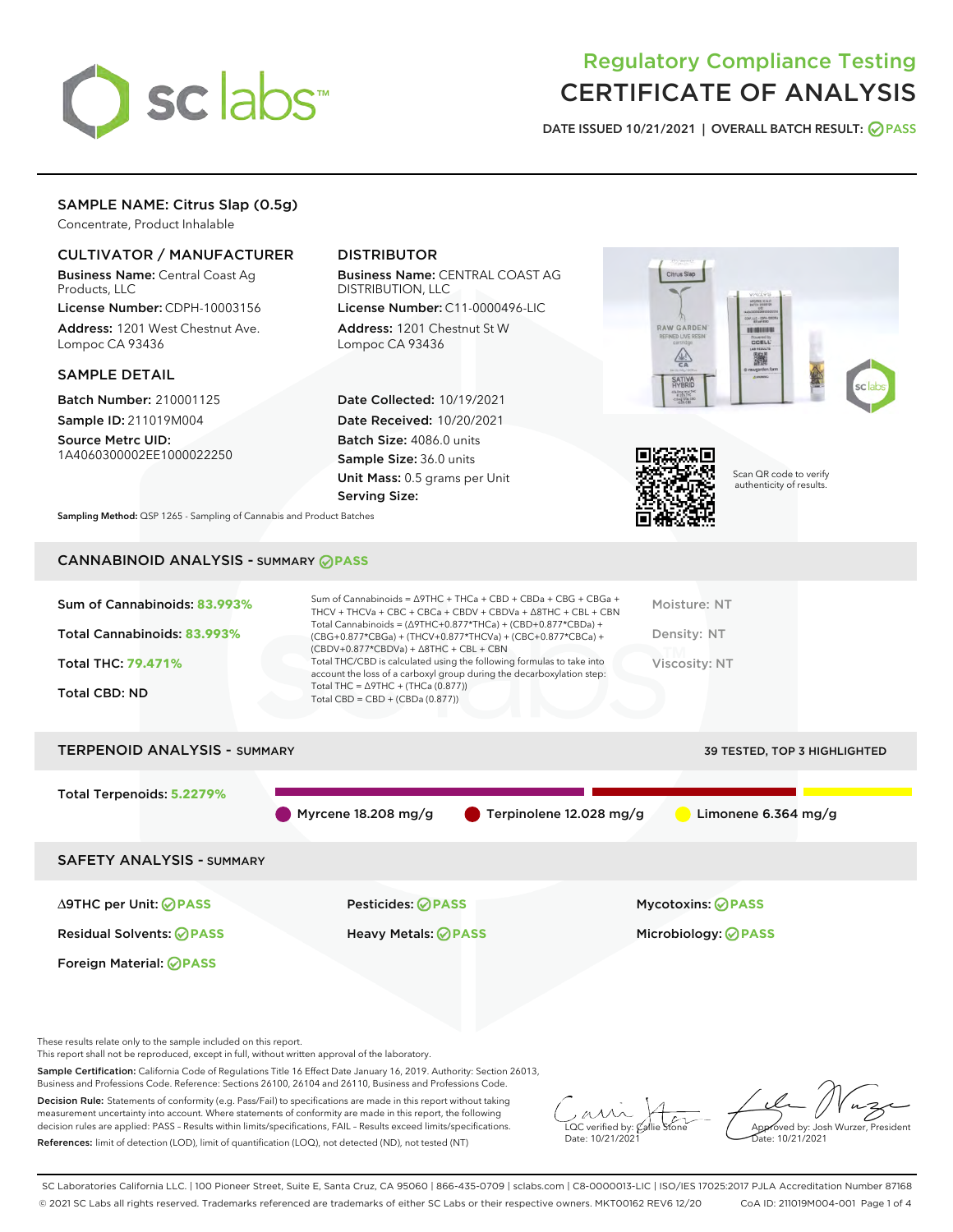



RESULT (%)

CITRUS SLAP (0.5G) | DATE ISSUED 10/21/2021 | OVERALL BATCH RESULT: ○ PASS

## CANNABINOID TEST RESULTS - 10/20/2021 2 PASS

Tested by high-performance liquid chromatography with diode-array detection (HPLC-DAD). **Method:** QSP 1157 - Analysis of Cannabinoids by HPLC-DAD

#### TOTAL CANNABINOIDS: **83.993%**

Total Cannabinoids (Total THC) + (Total CBD) + (Total CBG) + (Total THCV) + (Total CBC) + (Total CBDV) + ∆8THC + CBL + CBN

TOTAL THC: **79.471%** Total THC (∆9THC+0.877\*THCa)

TOTAL CBD: ND

Total CBD (CBD+0.877\*CBDa)

TOTAL CBG: 3.662% Total CBG (CBG+0.877\*CBGa)

TOTAL THCV: 0.68% Total THCV (THCV+0.877\*THCVa)

TOTAL CBC: ND Total CBC (CBC+0.877\*CBCa)

TOTAL CBDV: ND Total CBDV (CBDV+0.877\*CBDVa)

| <b>COMPOUND</b>            | LOD/LOQ<br>(mg/g) | <b>MEASUREMENT</b><br><b>UNCERTAINTY</b><br>mg/g | <b>RESULT</b><br>(mg/g) | <b>RESULT</b><br>(%) |
|----------------------------|-------------------|--------------------------------------------------|-------------------------|----------------------|
| Δ9THC                      | 0.06 / 0.26       | ±27.338                                          | 794.71                  | 79.471               |
| <b>CBG</b>                 | 0.06/0.19         | ±1.443                                           | 36.62                   | 3.662                |
| <b>THCV</b>                | 0.1/0.2           | $\pm 0.34$                                       | 6.8                     | 0.68                 |
| <b>CBN</b>                 | 0.1/0.3           | ±0.12                                            | 1.8                     | 0.18                 |
| $\triangle$ 8THC           | 0.1 / 0.4         | N/A                                              | <b>ND</b>               | <b>ND</b>            |
| <b>THCa</b>                | 0.05/0.14         | N/A                                              | <b>ND</b>               | <b>ND</b>            |
| <b>THCVa</b>               | 0.07/0.20         | N/A                                              | <b>ND</b>               | <b>ND</b>            |
| <b>CBD</b>                 | 0.07/0.29         | N/A                                              | <b>ND</b>               | <b>ND</b>            |
| <b>CBDa</b>                | 0.02/0.19         | N/A                                              | <b>ND</b>               | <b>ND</b>            |
| <b>CBDV</b>                | 0.04 / 0.15       | N/A                                              | <b>ND</b>               | <b>ND</b>            |
| <b>CBDVa</b>               | 0.03/0.53         | N/A                                              | <b>ND</b>               | <b>ND</b>            |
| <b>CBGa</b>                | 0.1/0.2           | N/A                                              | <b>ND</b>               | <b>ND</b>            |
| <b>CBL</b>                 | 0.06 / 0.24       | N/A                                              | <b>ND</b>               | <b>ND</b>            |
| <b>CBC</b>                 | 0.2 / 0.5         | N/A                                              | <b>ND</b>               | <b>ND</b>            |
| <b>CBCa</b>                | 0.07/0.28         | N/A                                              | <b>ND</b>               | <b>ND</b>            |
| <b>SUM OF CANNABINOIDS</b> |                   |                                                  | 839.93 mg/g             | 83.993%              |

**UNIT MASS: 0.5 grams per Unit**

| ∆9THC per Unit                        | 1120 per-package limit     | 397.36 mg/unit<br><b>PASS</b> |
|---------------------------------------|----------------------------|-------------------------------|
| <b>Total THC per Unit</b>             |                            | 397.36 mg/unit                |
| <b>CBD per Unit</b>                   |                            | <b>ND</b>                     |
| <b>Total CBD per Unit</b>             |                            | <b>ND</b>                     |
| Sum of Cannabinoids<br>per Unit       |                            | 419.96 mg/unit                |
| <b>Total Cannabinoids</b><br>per Unit |                            | 419.97 mg/unit                |
| <b>MOISTURE TEST RESULT</b>           | <b>DENSITY TEST RESULT</b> | <b>VISCOSITY TEST RESULT</b>  |

Not Tested

| Not Tested |  |  |
|------------|--|--|
|            |  |  |

Not Tested

| <b>Myrcene</b>         | 0.008 / 0.025 | ±0.2349 | 18.208    | 1.8208    |
|------------------------|---------------|---------|-----------|-----------|
| Terpinolene            | 0.008 / 0.026 | ±0.2466 | 12.028    | 1.2028    |
| Limonene               | 0.005 / 0.016 | ±0.0910 | 6.364     | 0.6364    |
| β Caryophyllene        | 0.004 / 0.012 | ±0.1071 | 3.008     | 0.3008    |
| $\alpha$ Pinene        | 0.005 / 0.017 | ±0.0258 | 2.998     | 0.2998    |
| <b>B</b> Pinene        | 0.004 / 0.014 | ±0.0269 | 2.343     | 0.2343    |
| Linalool               | 0.009 / 0.032 | ±0.0514 | 1.352     | 0.1352    |
| <b>Terpineol</b>       | 0.016 / 0.055 | ±0.0634 | 1.032     | 0.1032    |
| Fenchol                | 0.010 / 0.034 | ±0.0301 | 0.779     | 0.0779    |
| $\alpha$ Humulene      | 0.009 / 0.029 | ±0.0233 | 0.727     | 0.0727    |
| Ocimene                | 0.011 / 0.038 | ±0.0229 | 0.712     | 0.0712    |
| $\alpha$ Phellandrene  | 0.006 / 0.020 | ±0.0062 | 0.454     | 0.0454    |
| trans-β-Farnesene      | 0.008 / 0.025 | ±0.0134 | 0.377     | 0.0377    |
| 3 Carene               | 0.005 / 0.018 | ±0.0051 | 0.362     | 0.0362    |
| $\alpha$ Terpinene     | 0.005 / 0.017 | ±0.0044 | 0.296     | 0.0296    |
| Valencene              | 0.009 / 0.030 | ±0.0154 | 0.223     | 0.0223    |
| $\gamma$ Terpinene     | 0.006 / 0.018 | ±0.0030 | 0.175     | 0.0175    |
| <b>Borneol</b>         | 0.005 / 0.016 | ±0.0065 | 0.155     | 0.0155    |
| Camphene               | 0.005 / 0.015 | ±0.0015 | 0.133     | 0.0133    |
| $\alpha$ Bisabolol     | 0.008 / 0.026 | ±0.0058 | 0.108     | 0.0108    |
| Citronellol            | 0.003 / 0.010 | ±0.0049 | 0.101     | 0.0101    |
| Caryophyllene<br>Oxide | 0.010 / 0.033 | ±0.0040 | 0.087     | 0.0087    |
| Guaiol                 | 0.009 / 0.030 | ±0.0032 | 0.068     | 0.0068    |
| p-Cymene               | 0.005 / 0.016 | ±0.0017 | 0.062     | 0.0062    |
| Nerolidol              | 0.009 / 0.028 | ±0.0025 | 0.040     | 0.0040    |
| Sabinene Hydrate       | 0.006 / 0.022 | ±0.0010 | 0.027     | 0.0027    |
| Sabinene               | 0.004 / 0.014 | ±0.0003 | 0.025     | 0.0025    |
| Geraniol               | 0.002 / 0.007 | ±0.0010 | 0.022     | 0.0022    |
| Nerol                  | 0.003 / 0.011 | ±0.0006 | 0.013     | 0.0013    |
| Eucalyptol             | 0.006 / 0.018 | N/A     | <b>ND</b> | <b>ND</b> |
| Fenchone               | 0.009 / 0.028 | N/A     | <b>ND</b> | <b>ND</b> |
| (-)-Isopulegol         | 0.005 / 0.016 | N/A     | <b>ND</b> | <b>ND</b> |
| Camphor                | 0.006 / 0.019 | N/A     | <b>ND</b> | <b>ND</b> |
| Isoborneol             | 0.004 / 0.012 | N/A     | <b>ND</b> | <b>ND</b> |
| Menthol                | 0.008 / 0.025 | N/A     | <b>ND</b> | <b>ND</b> |
| R-(+)-Pulegone         | 0.003 / 0.011 | N/A     | <b>ND</b> | <b>ND</b> |
| <b>Geranyl Acetate</b> | 0.004 / 0.014 | N/A     | <b>ND</b> | <b>ND</b> |

 $\alpha$  Cedrene  $0.005 / 0.016$  N/A ND ND Cedrol 0.008 / 0.027 N/A ND ND TOTAL TERPENOIDS 52.279 mg/g 5.2279%

SC Laboratories California LLC. | 100 Pioneer Street, Suite E, Santa Cruz, CA 95060 | 866-435-0709 | sclabs.com | C8-0000013-LIC | ISO/IES 17025:2017 PJLA Accreditation Number 87168 © 2021 SC Labs all rights reserved. Trademarks referenced are trademarks of either SC Labs or their respective owners. MKT00162 REV6 12/20 CoA ID: 211019M004-001 Page 2 of 4

## TERPENOID TEST RESULTS - 10/21/2021

(mg/g)

COMPOUND LOD/LOQ

Terpene analysis utilizing gas chromatography-flame ionization detection (GC-FID). **Method:** QSP 1192 - Analysis of Terpenoids by GC-FID

> MEASUREMENT UNCERTAINTY mg/g

RESULT (mg/g)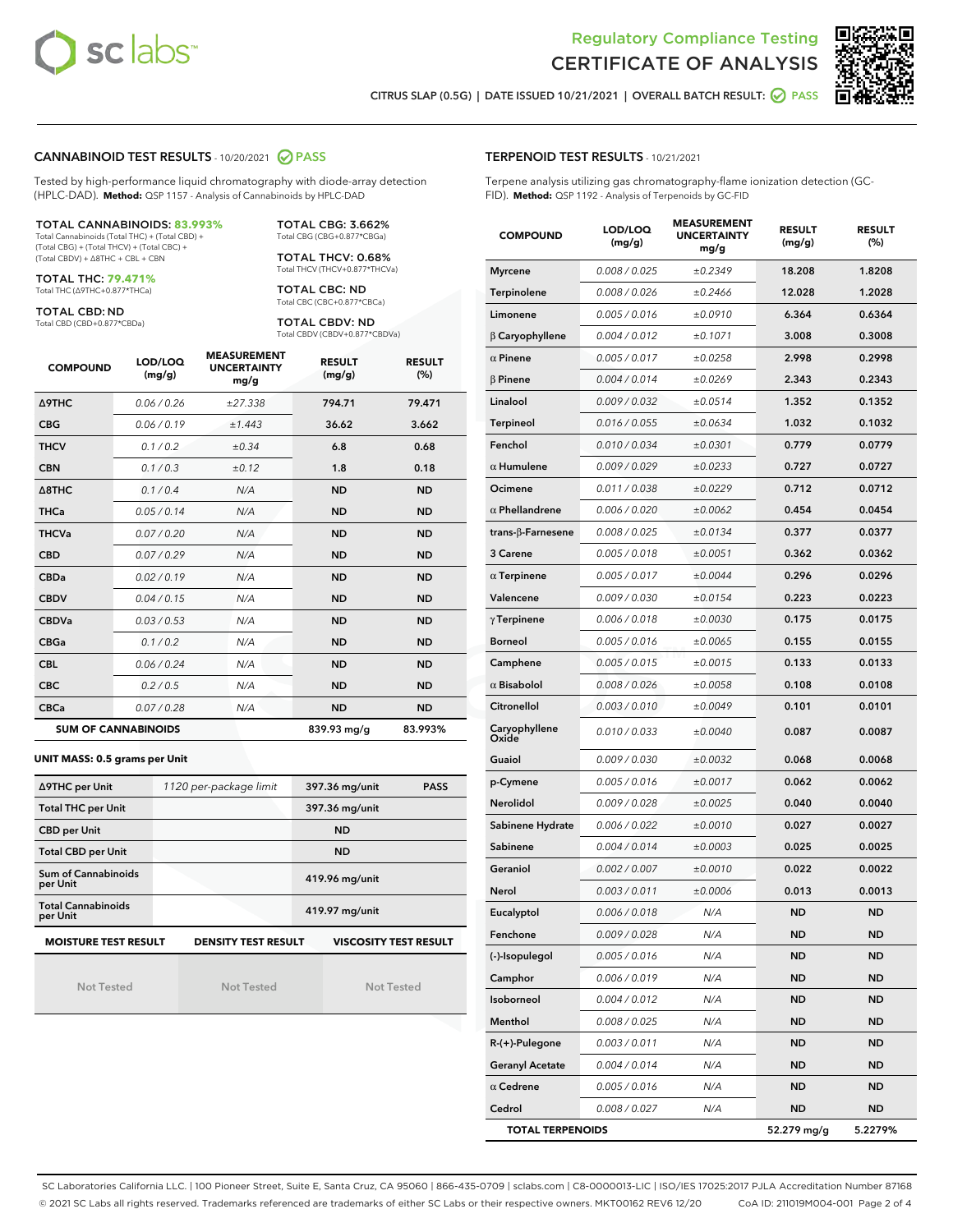



CITRUS SLAP (0.5G) | DATE ISSUED 10/21/2021 | OVERALL BATCH RESULT:  $\bigcirc$  PASS

## CATEGORY 1 PESTICIDE TEST RESULTS - 10/21/2021 2 PASS

Pesticide and plant growth regulator analysis utilizing high-performance liquid chromatography-mass spectrometry (HPLC-MS) or gas chromatography-mass spectrometry (GC-MS). \*GC-MS utilized where indicated. **Method:** QSP 1212 - Analysis of Pesticides and Mycotoxins by LC-MS or QSP 1213 - Analysis of Pesticides by GC-MS

| <b>COMPOUND</b>             | LOD/LOQ<br>$(\mu g/g)$ | <b>ACTION</b><br>LIMIT<br>$(\mu g/g)$ | <b>MEASUREMENT</b><br><b>UNCERTAINTY</b><br>$\mu$ g/g | <b>RESULT</b><br>$(\mu g/g)$ | <b>RESULT</b> |
|-----------------------------|------------------------|---------------------------------------|-------------------------------------------------------|------------------------------|---------------|
| Aldicarb                    | 0.03 / 0.08            | $\ge$ LOD                             | N/A                                                   | <b>ND</b>                    | <b>PASS</b>   |
| Carbofuran                  | 0.02 / 0.05            | $\ge$ LOD                             | N/A                                                   | <b>ND</b>                    | <b>PASS</b>   |
| Chlordane*                  | 0.03 / 0.08            | $\ge$ LOD                             | N/A                                                   | <b>ND</b>                    | <b>PASS</b>   |
| Chlorfenapyr*               | 0.03/0.10              | $\ge$ LOD                             | N/A                                                   | <b>ND</b>                    | <b>PASS</b>   |
| Chlorpyrifos                | 0.02/0.06              | $>$ LOD                               | N/A                                                   | <b>ND</b>                    | <b>PASS</b>   |
| Coumaphos                   | 0.02 / 0.07            | $\ge$ LOD                             | N/A                                                   | <b>ND</b>                    | <b>PASS</b>   |
| Daminozide                  | 0.02/0.07              | $>$ LOD                               | N/A                                                   | <b>ND</b>                    | <b>PASS</b>   |
| <b>DDVP</b><br>(Dichlorvos) | 0.03/0.09              | $\ge$ LOD                             | N/A                                                   | <b>ND</b>                    | <b>PASS</b>   |
| Dimethoate                  | 0.03/0.08              | $>$ LOD                               | N/A                                                   | <b>ND</b>                    | <b>PASS</b>   |
| Ethoprop(hos)               | 0.03/0.10              | $\ge$ LOD                             | N/A                                                   | <b>ND</b>                    | <b>PASS</b>   |
| Etofenprox                  | 0.02/0.06              | $>$ LOD                               | N/A                                                   | <b>ND</b>                    | <b>PASS</b>   |
| Fenoxycarb                  | 0.03/0.08              | $\ge$ LOD                             | N/A                                                   | <b>ND</b>                    | <b>PASS</b>   |
| Fipronil                    | 0.03/0.08              | $\ge$ LOD                             | N/A                                                   | <b>ND</b>                    | <b>PASS</b>   |
| Imazalil                    | 0.02 / 0.06            | $>$ LOD                               | N/A                                                   | <b>ND</b>                    | <b>PASS</b>   |
| Methiocarb                  | 0.02 / 0.07            | $\ge$ LOD                             | N/A                                                   | <b>ND</b>                    | <b>PASS</b>   |
| Methyl<br>parathion         | 0.03/0.10              | $\ge$ LOD                             | N/A                                                   | <b>ND</b>                    | <b>PASS</b>   |
| <b>Mevinphos</b>            | 0.03/0.09              | $\ge$ LOD                             | N/A                                                   | <b>ND</b>                    | <b>PASS</b>   |
| Paclobutrazol               | 0.02 / 0.05            | $\ge$ LOD                             | N/A                                                   | <b>ND</b>                    | <b>PASS</b>   |
| Propoxur                    | 0.03/0.09              | $\ge$ LOD                             | N/A                                                   | <b>ND</b>                    | <b>PASS</b>   |
| Spiroxamine                 | 0.03 / 0.08            | $\ge$ LOD                             | N/A                                                   | <b>ND</b>                    | <b>PASS</b>   |
| Thiacloprid                 | 0.03/0.10              | $\ge$ LOD                             | N/A                                                   | <b>ND</b>                    | <b>PASS</b>   |

## CATEGORY 2 PESTICIDE TEST RESULTS - 10/21/2021 @ PASS

| <b>COMPOUND</b>          | LOD/LOQ<br>$(\mu g/g)$ | <b>ACTION</b><br>LIMIT<br>$(\mu g/g)$ | <b>MEASUREMENT</b><br><b>UNCERTAINTY</b><br>$\mu$ g/g | <b>RESULT</b><br>$(\mu g/g)$ | <b>RESULT</b> |
|--------------------------|------------------------|---------------------------------------|-------------------------------------------------------|------------------------------|---------------|
| Abamectin                | 0.03/0.10              | 0.1                                   | N/A                                                   | <b>ND</b>                    | <b>PASS</b>   |
| Acephate                 | 0.02/0.07              | 0.1                                   | N/A                                                   | <b>ND</b>                    | <b>PASS</b>   |
| Acequinocyl              | 0.02/0.07              | 0.1                                   | N/A                                                   | <b>ND</b>                    | <b>PASS</b>   |
| Acetamiprid              | 0.02/0.05              | 0.1                                   | N/A                                                   | <b>ND</b>                    | <b>PASS</b>   |
| Azoxystrobin             | 0.02/0.07              | 0.1                                   | N/A                                                   | <b>ND</b>                    | <b>PASS</b>   |
| <b>Bifenazate</b>        | 0.01/0.04              | 0.1                                   | N/A                                                   | <b>ND</b>                    | <b>PASS</b>   |
| <b>Bifenthrin</b>        | 0.02/0.05              | 3                                     | N/A                                                   | <b>ND</b>                    | <b>PASS</b>   |
| <b>Boscalid</b>          | 0.03/0.09              | 0.1                                   | N/A                                                   | <b>ND</b>                    | <b>PASS</b>   |
| Captan                   | 0.19/0.57              | 0.7                                   | N/A                                                   | <b>ND</b>                    | <b>PASS</b>   |
| Carbaryl                 | 0.02/0.06              | 0.5                                   | N/A                                                   | <b>ND</b>                    | <b>PASS</b>   |
| Chlorantranilip-<br>role | 0.04/0.12              | 10                                    | N/A                                                   | <b>ND</b>                    | <b>PASS</b>   |
| Clofentezine             | 0.03/0.09              | 0.1                                   | N/A                                                   | <b>ND</b>                    | <b>PASS</b>   |

## CATEGORY 2 PESTICIDE TEST RESULTS - 10/21/2021 continued

| <b>COMPOUND</b>               | LOD/LOQ<br>(µg/g) | <b>ACTION</b><br><b>LIMIT</b><br>$(\mu g/g)$ | <b>MEASUREMENT</b><br><b>UNCERTAINTY</b><br>µg/g | <b>RESULT</b><br>(µg/g) | <b>RESULT</b> |
|-------------------------------|-------------------|----------------------------------------------|--------------------------------------------------|-------------------------|---------------|
| Cyfluthrin                    | 0.12 / 0.38       | $\overline{c}$                               | N/A                                              | ND                      | <b>PASS</b>   |
| Cypermethrin                  | 0.11 / 0.32       | 1                                            | N/A                                              | <b>ND</b>               | PASS          |
| <b>Diazinon</b>               | 0.02 / 0.05       | 0.1                                          | N/A                                              | <b>ND</b>               | <b>PASS</b>   |
| Dimethomorph                  | 0.03 / 0.09       | 2                                            | N/A                                              | ND                      | PASS          |
| Etoxazole                     | 0.02 / 0.06       | 0.1                                          | N/A                                              | ND                      | PASS          |
| Fenhexamid                    | 0.03 / 0.09       | 0.1                                          | N/A                                              | ND                      | <b>PASS</b>   |
| Fenpyroximate                 | 0.02 / 0.06       | 0.1                                          | N/A                                              | ND                      | <b>PASS</b>   |
| Flonicamid                    | 0.03 / 0.10       | 0.1                                          | N/A                                              | ND                      | PASS          |
| Fludioxonil                   | 0.03 / 0.10       | 0.1                                          | N/A                                              | ND                      | PASS          |
| Hexythiazox                   | 0.02 / 0.07       | 0.1                                          | N/A                                              | <b>ND</b>               | <b>PASS</b>   |
| Imidacloprid                  | 0.04 / 0.11       | 5                                            | N/A                                              | ND                      | <b>PASS</b>   |
| Kresoxim-methyl               | 0.02 / 0.07       | 0.1                                          | N/A                                              | ND                      | <b>PASS</b>   |
| <b>Malathion</b>              | 0.03 / 0.09       | 0.5                                          | N/A                                              | <b>ND</b>               | <b>PASS</b>   |
| Metalaxyl                     | 0.02 / 0.07       | $\overline{c}$                               | N/A                                              | <b>ND</b>               | PASS          |
| Methomyl                      | 0.03 / 0.10       | 1                                            | N/A                                              | ND                      | <b>PASS</b>   |
| Myclobutanil                  | 0.03/0.09         | 0.1                                          | N/A                                              | <b>ND</b>               | <b>PASS</b>   |
| Naled                         | 0.02 / 0.07       | 0.1                                          | N/A                                              | <b>ND</b>               | <b>PASS</b>   |
| Oxamyl                        | 0.04 / 0.11       | 0.5                                          | N/A                                              | ND                      | PASS          |
| Pentachloronitro-<br>benzene* | 0.03 / 0.09       | 0.1                                          | N/A                                              | <b>ND</b>               | <b>PASS</b>   |
| Permethrin                    | 0.04 / 0.12       | 0.5                                          | N/A                                              | <b>ND</b>               | <b>PASS</b>   |
| Phosmet                       | 0.03 / 0.10       | 0.1                                          | N/A                                              | ND                      | <b>PASS</b>   |
| Piperonylbu-<br>toxide        | 0.02 / 0.07       | 3                                            | N/A                                              | <b>ND</b>               | <b>PASS</b>   |
| Prallethrin                   | 0.03 / 0.08       | 0.1                                          | N/A                                              | <b>ND</b>               | <b>PASS</b>   |
| Propiconazole                 | 0.02 / 0.07       | 0.1                                          | N/A                                              | <b>ND</b>               | <b>PASS</b>   |
| Pyrethrins                    | 0.04 / 0.12       | 0.5                                          | N/A                                              | ND                      | <b>PASS</b>   |
| Pyridaben                     | 0.02 / 0.07       | 0.1                                          | N/A                                              | ND                      | <b>PASS</b>   |
| Spinetoram                    | 0.02 / 0.07       | 0.1                                          | N/A                                              | ND                      | <b>PASS</b>   |
| Spinosad                      | 0.02 / 0.07       | 0.1                                          | N/A                                              | <b>ND</b>               | PASS          |
| Spiromesifen                  | 0.02 / 0.05       | 0.1                                          | N/A                                              | ND                      | <b>PASS</b>   |
| Spirotetramat                 | 0.02 / 0.06       | 0.1                                          | N/A                                              | ND                      | <b>PASS</b>   |
| Tebuconazole                  | 0.02 / 0.07       | 0.1                                          | N/A                                              | ND                      | <b>PASS</b>   |
| Thiamethoxam                  | 0.03 / 0.10       | 5                                            | N/A                                              | ND                      | <b>PASS</b>   |
| Trifloxystrobin               | 0.03 / 0.08       | 0.1                                          | N/A                                              | <b>ND</b>               | <b>PASS</b>   |

SC Laboratories California LLC. | 100 Pioneer Street, Suite E, Santa Cruz, CA 95060 | 866-435-0709 | sclabs.com | C8-0000013-LIC | ISO/IES 17025:2017 PJLA Accreditation Number 87168 © 2021 SC Labs all rights reserved. Trademarks referenced are trademarks of either SC Labs or their respective owners. MKT00162 REV6 12/20 CoA ID: 211019M004-001 Page 3 of 4